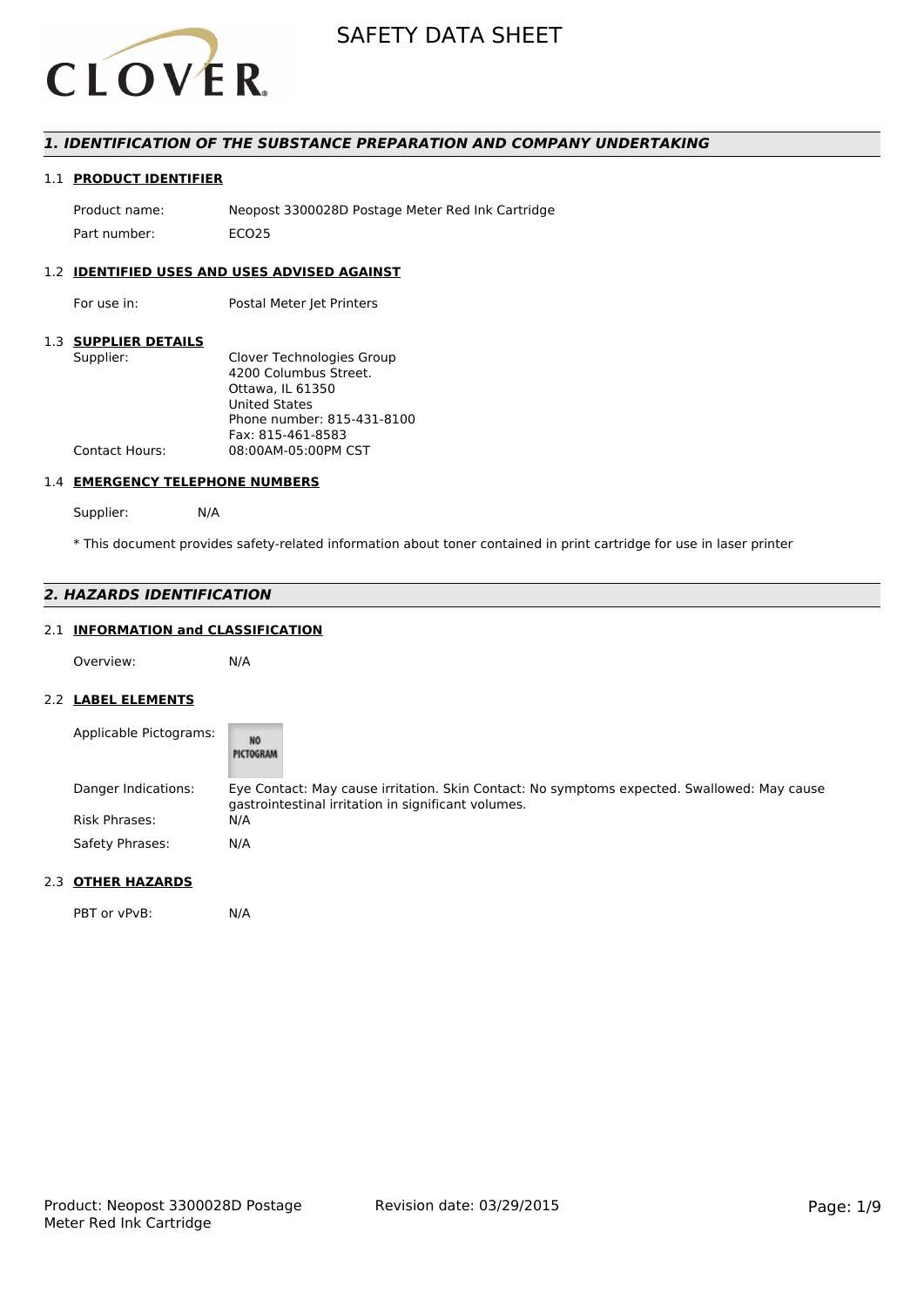

## *3. COMPOSITION / INFORMATION ON INGREDIENTS*

| Ingredients | <b>CAS number</b> | Weight %    | <b>OSHA</b><br><b>PEL</b> | <b>ACGIH</b><br><b>TLV</b> | Other |
|-------------|-------------------|-------------|---------------------------|----------------------------|-------|
| Proprietary | roprietarv        | Proprietary |                           |                            |       |

The Full Text for all R-Phrases are Displayed in Section 16

# **COMPOSITION COMMENTS**

The Data Shown is in accordance with the latest Directives.

This section provides composition information for the toner powder contained in specially designed container inside of the print cartridge.

| <i><b>4. FIRST-AID MEASURES</b></i> |  |
|-------------------------------------|--|
|                                     |  |

### 4.1 **FIRST AID MEASURES**

## 4.1.1 **FIRST AID INSTRUCTIONS BY RELEVANT ROUTES OF EXPOSURE**

| Inhalation:   | N/A                                                                              |
|---------------|----------------------------------------------------------------------------------|
| Eye contact:  | Flush eyes thoroughly with water; seek medical attention if irritation persists. |
| Skin contact: | Wash material off with soap and water.                                           |
| Ingestion:    | If swallowed, induce vomiting. Seek medical attention.                           |

## 4.1.2 **ADDITIONAL FIRST AID INFORMATION**

Additional first aid information: N/A Immediate Medical Attention Required: N/A

## 4.2 **SYMPTOMS AND EFFECTS**

Acute Symptoms from Exposure: N/A Delayed Symptoms from Exposure: N/A

## 4.3 **IMMEDIATE SPECIAL TREATMENT OR EQUIPMENT REQUIRED**

N/A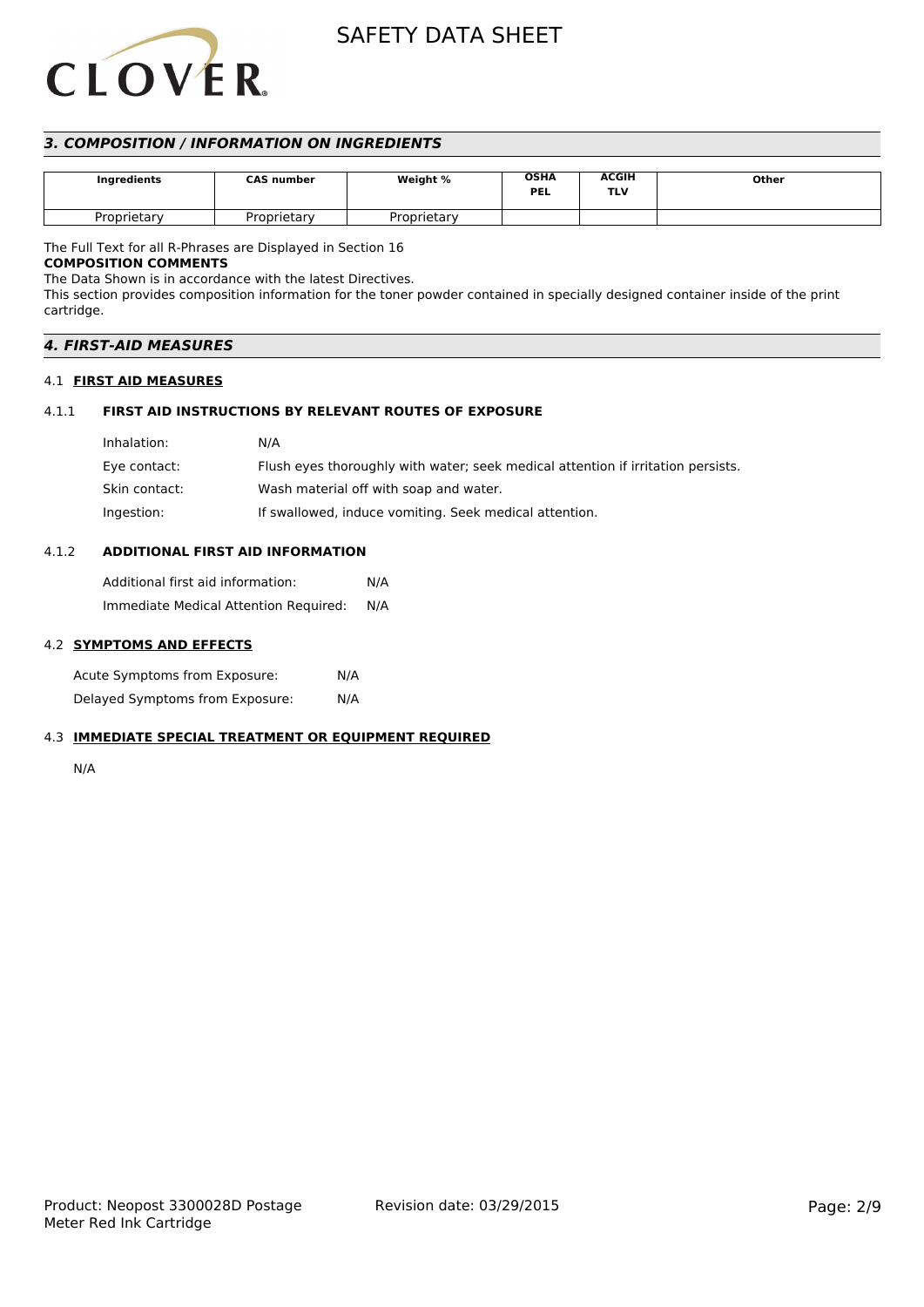

## *5. FIRE-FIGHTING MEASURES*

#### 5.1 **EXTINGUISHING MEDIA**

Recommended Extinguishing Media: Foam, Alcohol Foam, CO2, Dry Chemical, Water Fog. Extinguishing Media Not to be Used: None known.

## 5.2 **SPECIAL HAZARD**

Unusual Fire/Explosion Hazards: Closed containers may burst due to pressure buildup. Extinguishing Media Not to be Used: None known.

#### 5.3 **ADVICE FOR FIRE FIGHTERS**

Avoid inhalation of smoke. Wear protective cloting an wear self-contained breathing apparatus

#### *6. ACCIDENTAL RELEASE MEASURES*

## 6.1 **PERSONAL PRECAUTIONS, PROTECTIVE EQUIPMENT AND EMERGENCY PROCEDURES**

## 6.1.1 **PRECAUTIONS FOR NON-EMERGENCY PERSONNEL**

N/A

## 6.1.2 **ADDITIONAL FIRST AID INFORMATION**

N/A

## 6.1.3 **PERSONAL PROTECTION**

Wear personal protective equipment as described in Section 8.

#### 6.2 **ENVIRONMENTAL PRECAUTIONS**

Regulatory Information: Keep product out of sewers and watercourses.

#### 6.3 **METHODS AND MATERIAL FOR CONTAINMENT AND CLEANUP**

Spill or Leak Cleanup Procedures: Soak up with paper or other absorbents and place in waste containers. Wear gloves to avoid skin contact. Wear eye protection if applicable. Dispose in accordance with all local, state, or federal regulations.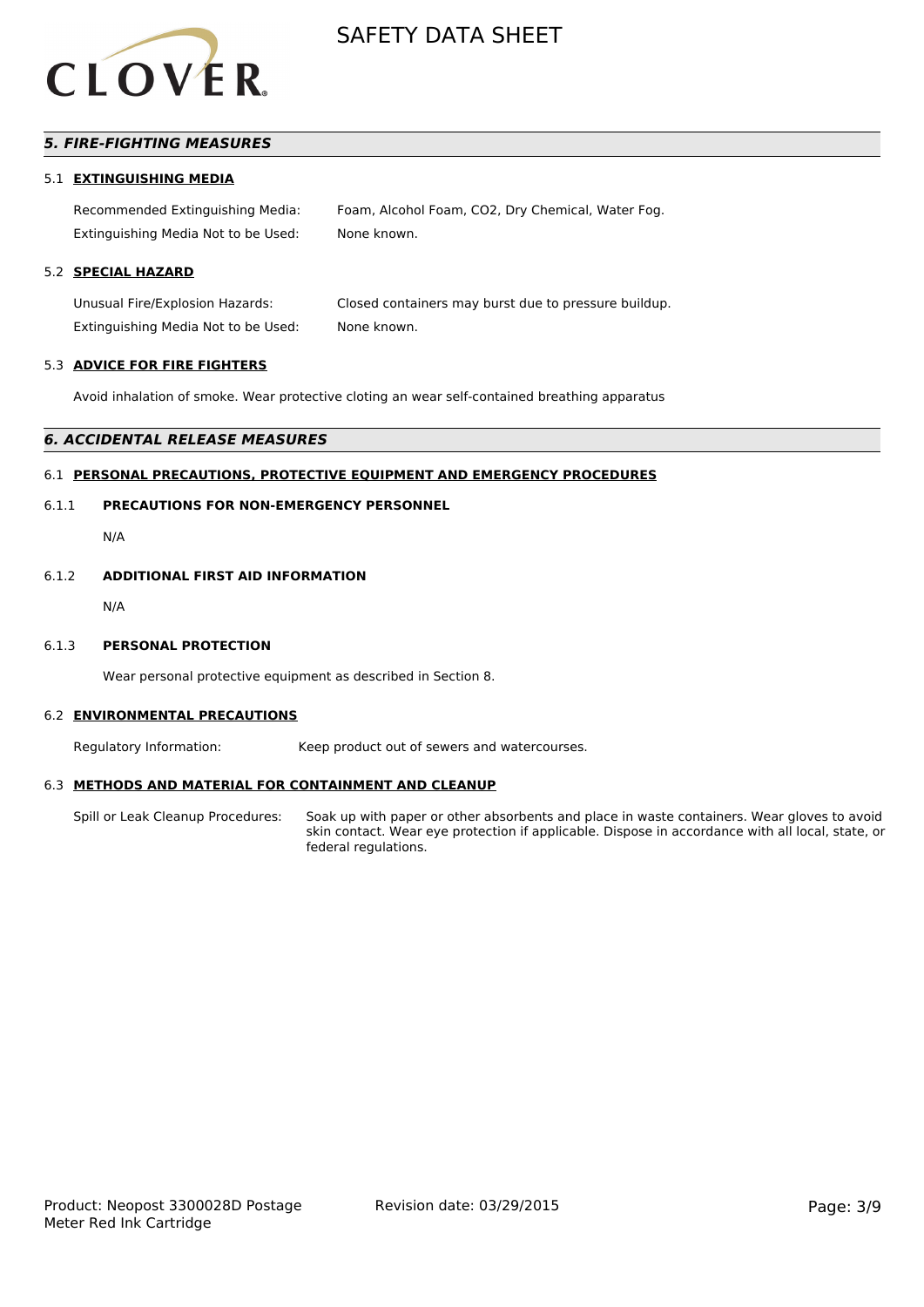

## *7. HANDLING AND STORAGE*

#### 7.1 **PRECAUTIONS FOR SAFE HANDLING**

Recommendations for Handling: No special precautions when used as intended. Keep containers closed, avoid creating dust. Keep away from ignition sources. Advice on General Hygiene: Never eat, drink or smoke in work areas. Practice good personal hygiene after using this material, especially before eating, drinking, smoking, using the restroom, or applying cosmetics.

#### 7.2 **CONDITIONS FOR SAFE STORAGE**

Avoid high temperatures, >100°F/32°C

#### 7.3 **SPECIFIC END USES**

Printing devices

#### *8. EXPOSURE CONTROLS/PERSONAL PROTECTION*

#### 8.1 **CONTROL PARAMETERS**

The best protection is to enclose operations and/or provide local exhaust ventilation at the site of chemical release in order to maintain airborne concentrations of the product below OSHA PELs (See Section 2). Local exhaust ventilation is preferred because it prevents contaminant dispersion into the work area by controlling it at its source.

#### 8.2 **EXPOSURE CONTROLS**

#### **Respiratory protection:**

IMPROPER USE OF RESPIRATORS IS DANGEROUS. Seek professional advice prior to respirator selection and use. Follow OSHA respirator regulations (29 CFR 1910.134 and 1910.137) and, if necessary, wear a NIOSH approved respirator. Select respirator based on its suitability to provide adequate worker protection for given work conditions, levels of airborne contamination, and sufficient levels of oxygen.

#### **Eye/Face Protection:**

Contact lenses are not eye protective devices. Appropriate eye protection must be worn instead of, or in conjunction with contact lenses.

#### **Hand/Skin Protection:**

For emergency or non-routine operations (cleaning spills, reactor vessels, or storage tanks), wear an SCBA. WARNING! Air purifying respirators do not protect worker in oxygen deficient atmospheres.

### **Additional Protection:**

N/A

### **Protective Clothing and Equipment:**

Wear chemically protective gloves, boots, aprons, and gauntlets to prevent prolonged or repeated skin contact. Wear splashproof chemical goggles and face shield when working with liquid, unless full face piece respiratory protection is worn.

#### **Safety Stations:**

Make emergency eyewash stations, safety/quick-drench showers, and washing facilities available in work area.

#### **Contaminated Equipment:**

Separate contaminated work clothes from street clothes. Launder before reuse. Remove material from your shoes and clean personal protective equipment. Never take home contaminated clothing.

#### **Comments:**

Never eat, drink or smoke in work areas. Practice good personal hygiene after using this material, especially before eating, drinking, smoking, using the restroom, or applying cosmetics.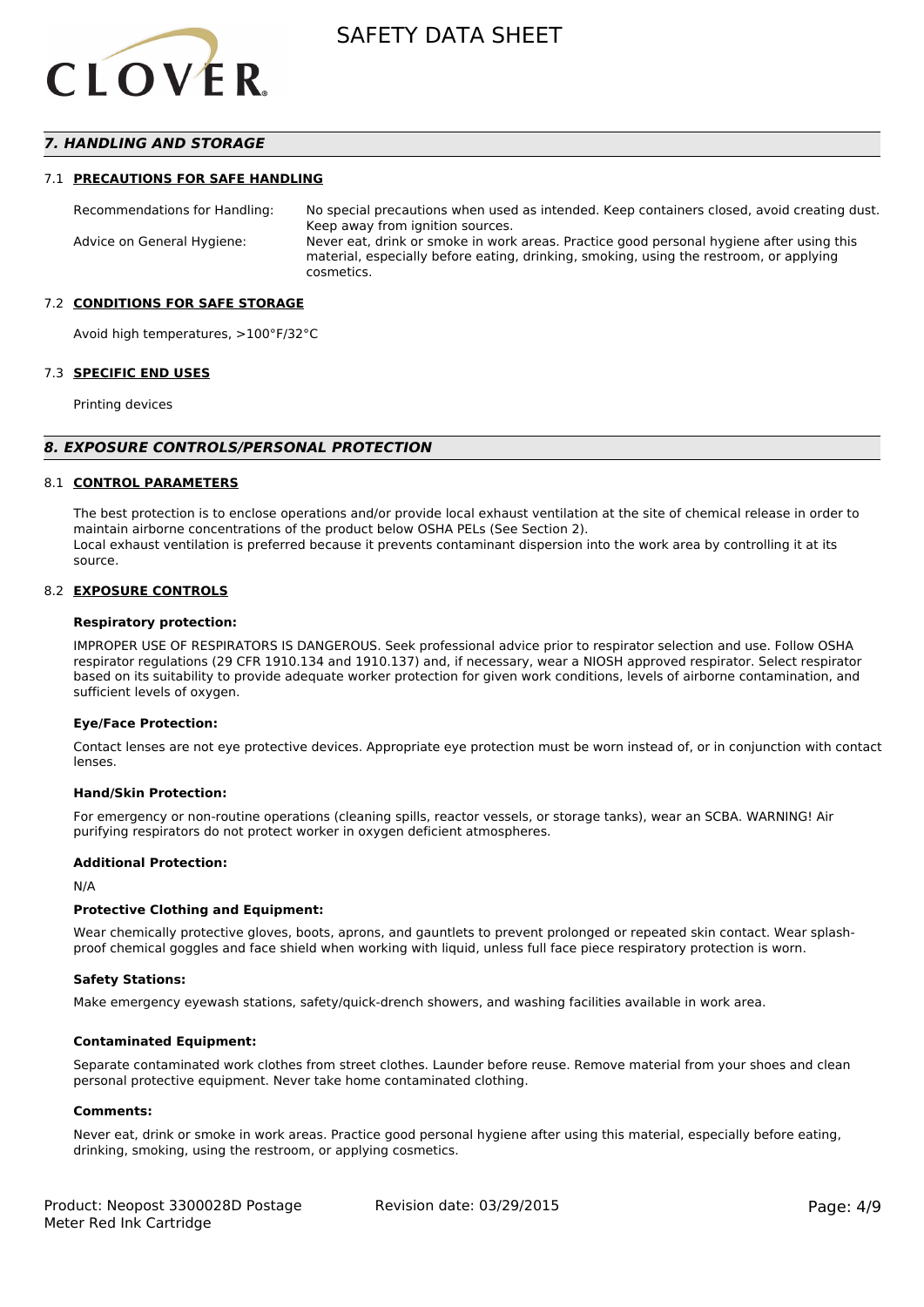

# *9. PHYSICAL AND CHEMICAL PROPERTIES*

## 9.1 **DETAIL INFORMATION**

| Physical state:            | APPEARANCE: Colored liquid. |
|----------------------------|-----------------------------|
| Color:                     | Red                         |
| Odor:                      | Practically none            |
| Odor threshold:            | N/A                         |
|                            |                             |
| Boiling point:             | $212^{\circ}F$              |
| Melting point:             | N/A                         |
| Flash point:               | N/A                         |
| Explosion limits:          | N/A                         |
| Relative density:          | N/A                         |
| Auto-ignition temperature: | N/A                         |
|                            |                             |

### 9.2 **OTHER INFORMATION**

SPECIFIC GRAVITY: 1.03 VAPOR DENSITY: Heavier than air SOLUBILITY IN WATER: Total FREEZING POINT: 32 °F EVAPORATION RATE: < N-Bu ROH COATING V.O.C.: 0.00 lb/gl MATERIAL V.O.C.: 0.00 lb/gl pH: 7-10

## *10. CHEMICAL STABILITY AND REACTIVITY*

#### 10.1 **Reactivity:**

| <b>Reactivity Hazards:</b>     | None                                                                                                           |
|--------------------------------|----------------------------------------------------------------------------------------------------------------|
| Data on Mixture Substances:    | None                                                                                                           |
| 10.2 Chemical Stability:       | The product is stable. Under normal conditions of storage and use, hazardous<br>polymerisation will not occur. |
| 10.3 Hazardous Polymerization: | Stable under conditions of normal use.                                                                         |
| 10.4 Conditions to Avoid:      | Keep away from heat, flame, sparks and other ignition sources.                                                 |
| 10.5 Incompatible Materials:   | Strong oxidising materials                                                                                     |
| 10.6 Hazardous Decomposition:  | Will not occur.                                                                                                |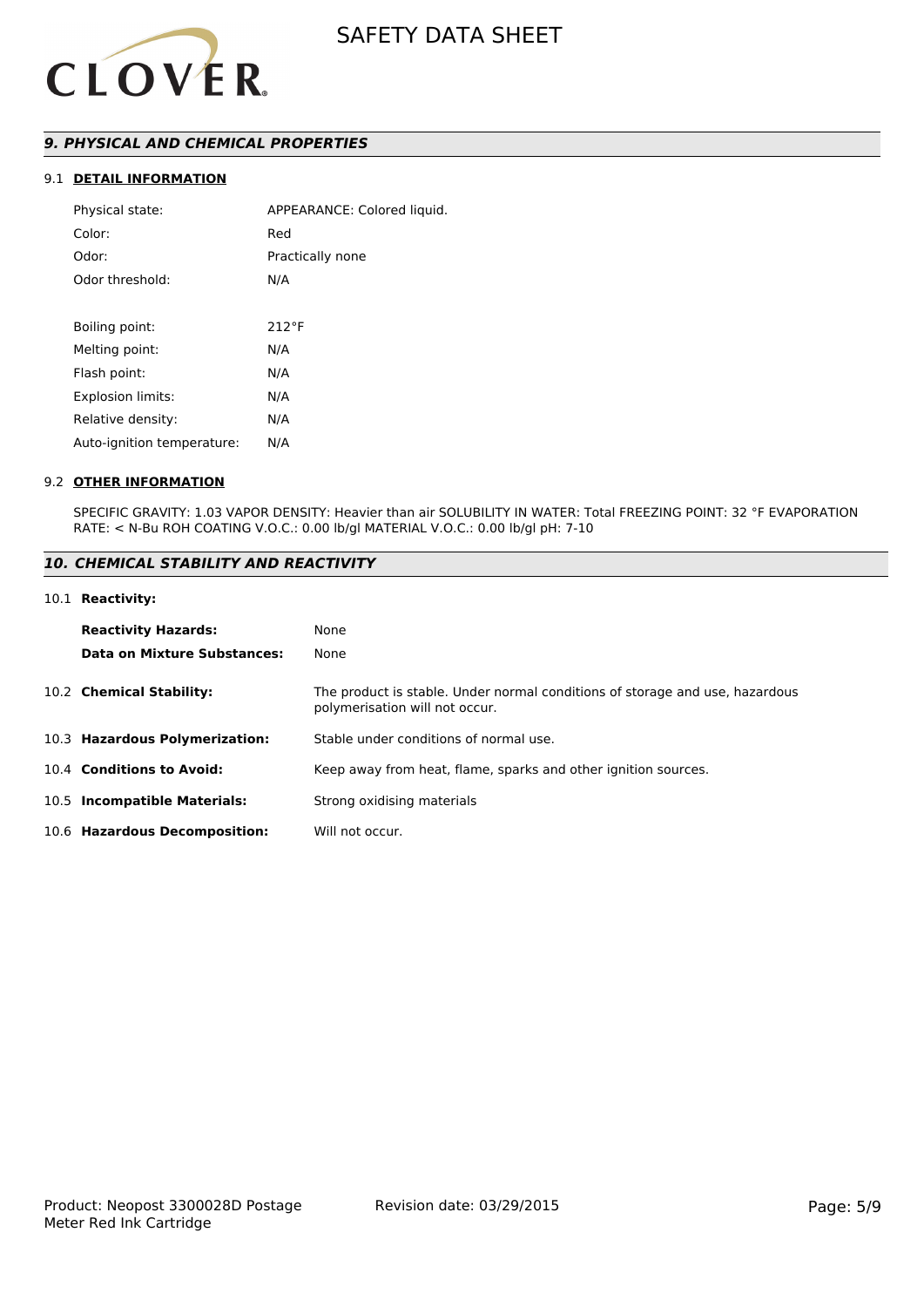

## *11. INFORMATION ON TOXICOLOGICAL EFFECT*

| <b>Mixtures:</b>                   | N/A |
|------------------------------------|-----|
| <b>Acute Toxicity:</b>             | N/A |
| <b>Skin Corrosion/Irritation:</b>  | N/A |
| <b>Serious Eye Damage:</b>         | N/A |
| <b>Inhalation:</b>                 | N/A |
| <b>Sensitization:</b>              | N/A |
| <b>Mutagenicity:</b>               | N/A |
| Carcinogenicity:                   | N/A |
| <b>Reproductive Toxicity:</b>      | N/A |
| <b>STOT - Single Exposure:</b>     | N/A |
| <b>STOT - Multiple Exposure:</b>   | N/A |
| Ingestion:                         | N/A |
| <b>Hazard Class Information:</b>   | N/A |
| <b>Mixture on Market Data:</b>     | N/A |
| Symptoms:                          | N/A |
| <b>Delayed/Immediate Effects:</b>  | N/A |
| <b>Test Data on Mixture:</b>       | N/A |
| <b>Not Meeting Classification:</b> | N/A |
| <b>Routes of Exposure:</b>         | N/A |
| <b>Interactive Effects:</b>        | N/A |
| <b>Absence of Specific Data:</b>   | N/A |
| <b>Mixture vs Substance Data:</b>  | N/A |

## *12. ECOLOGICAL INFORMATION*

| 12.1 <b>Eco toxicity:</b>           | N/A |
|-------------------------------------|-----|
| 12.2 Degradability:                 | N/A |
| 12.3 Bioaccumulation Potential: N/A |     |
| 12.4 Mobility in Soil:              | N/A |
| 12.5 PBT & vPvB Assessment:         | N/A |
| 12.6 Other Adverse Effects:         | N/A |
|                                     |     |

## *13. DISPOSAL CONSIDERATIONS*

#### **Disposal Information:**

 Dispose as a solid waste in accordance with local authority regulations. Empty container retains product residue.

#### **Physical/Chemical Properties that affect Treatment:**

Symbol: This product is not classified as dangerous

Risk Phrases: This product is not classified according to the federal, state and local environmental regulations.

#### **Waste Treatment Information:**

Do not shred toner cartridge, unless dust-explosion prevention measures are taken. Finely dispersed particles may form explosive mixtures in air. Dispose of in compliance with federal, state, and local regulations.

#### **Personal Protection Required:**

N/A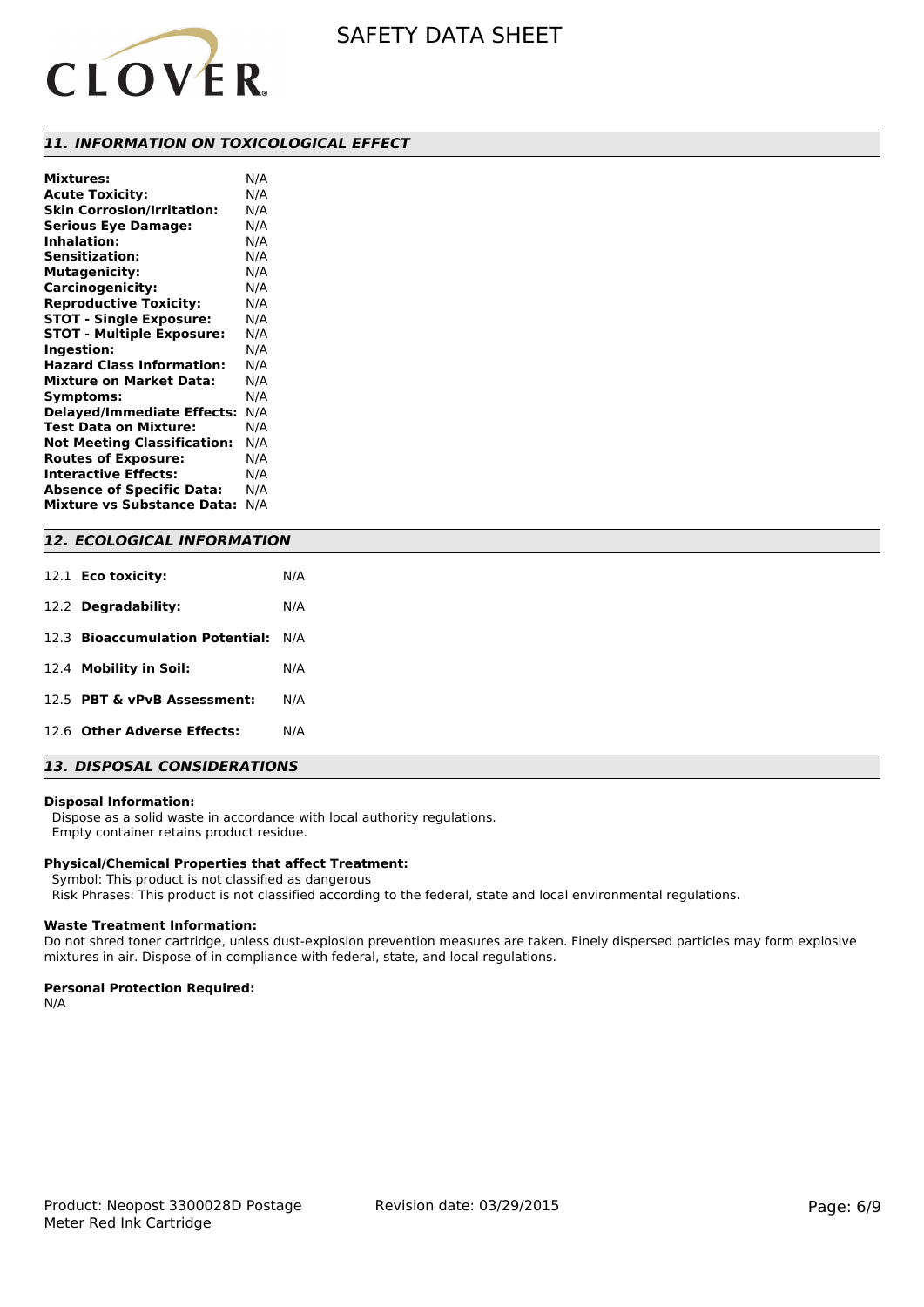

## *14. TRANSPORT INFORMATION*

|      | 14.1 <b>ID Number:</b>      | N/A                                   |
|------|-----------------------------|---------------------------------------|
|      | 14.2 Shipping Name:         | N/A                                   |
|      | 14.3 Hazard Class:          | HMIS Codes: $H = 1 F = 0 R = 0 P = 0$ |
|      | 14.4 Packing Group:         | N/A                                   |
|      | 14.5 Environmental Hazards: | N/A                                   |
|      | 14.6 User Precautions:      | N/A                                   |
| 14.7 | <b>Bulk Transport:</b>      | N/A                                   |

# *15. REGULATORY INFORMATION*

#### 15.1 **Regulatory Information:** N/A

**EPA Regulatory Information:** N/A

**CERCLA Reportable Quantity:** N/A

### 15.2 **Superfund Information:**

#### **Hazard Categories:**

**Immediate:** N/A

**Delayed:** N/A

**Fire:** N/A

**Pressure:** N/A

**Reactivity:** N/A

# **Section 302 - Extremely Hazardous:** N/A **Section 311 - Hazardous:** N/A

# 15.3 **State Regulations:** This product contains no levels of listed substances, which the State of California (Proposition 65) has found to cause cancer, birth defects or other reproductive harms, which would require a warning under the statute. 15.4 **Other Regulatory Information:** No reportable ingredients are present. All ingredients are on the TSCA chemical substance inventory listing. No reportable chemical(s) subject to the reporting requirements of

section 313 of Title III and of CFR 372 are present.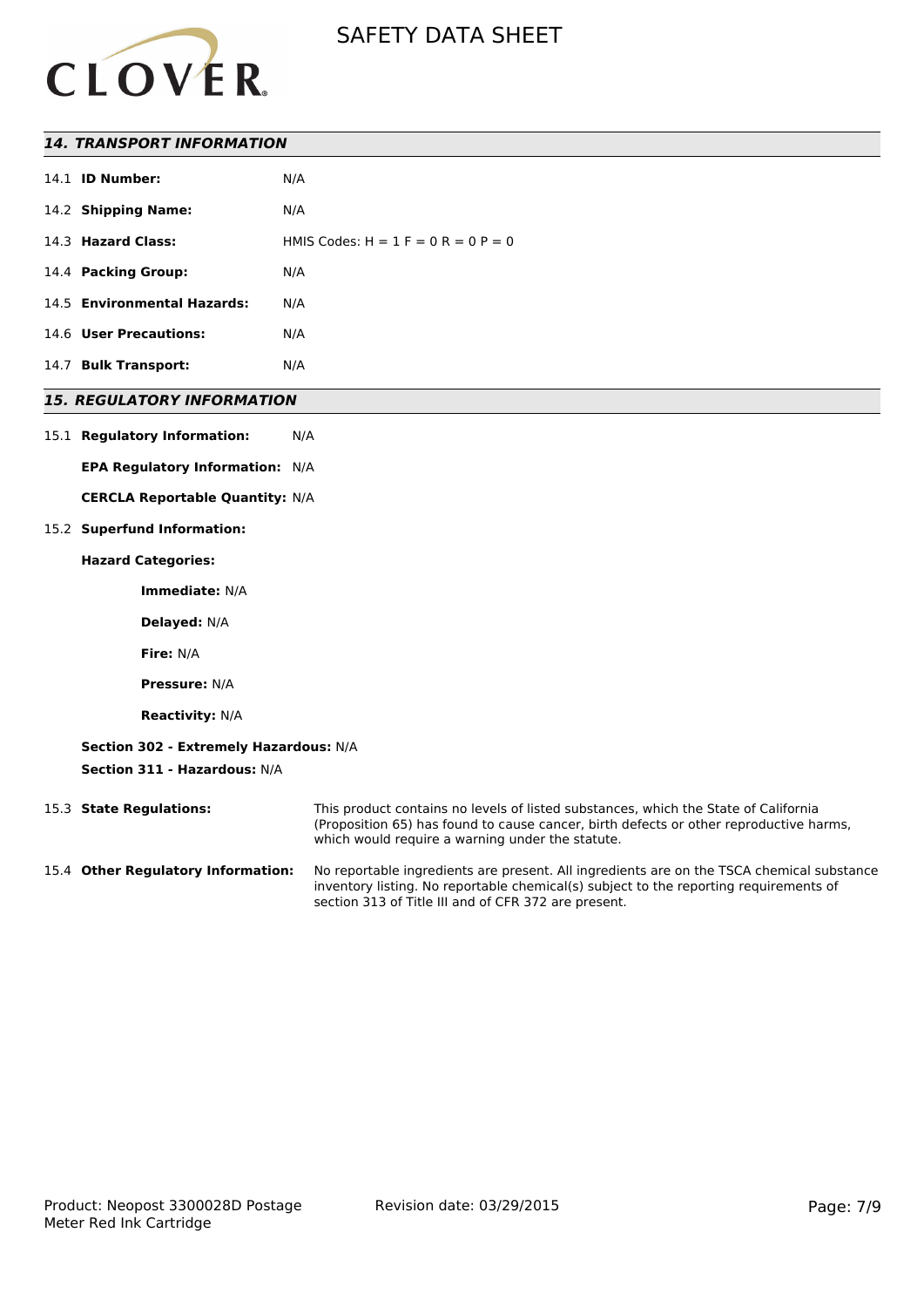

## *16. OTHER INFORMATION*

| <b>General Comments:</b>          | This information is based on our current knowledge. It should not therefore be construed as<br>quaranteeing specific properties of the products as described or their suitability for a particular<br>application |
|-----------------------------------|-------------------------------------------------------------------------------------------------------------------------------------------------------------------------------------------------------------------|
| <b>Creation Date of this SDS:</b> | 05/18/2015                                                                                                                                                                                                        |